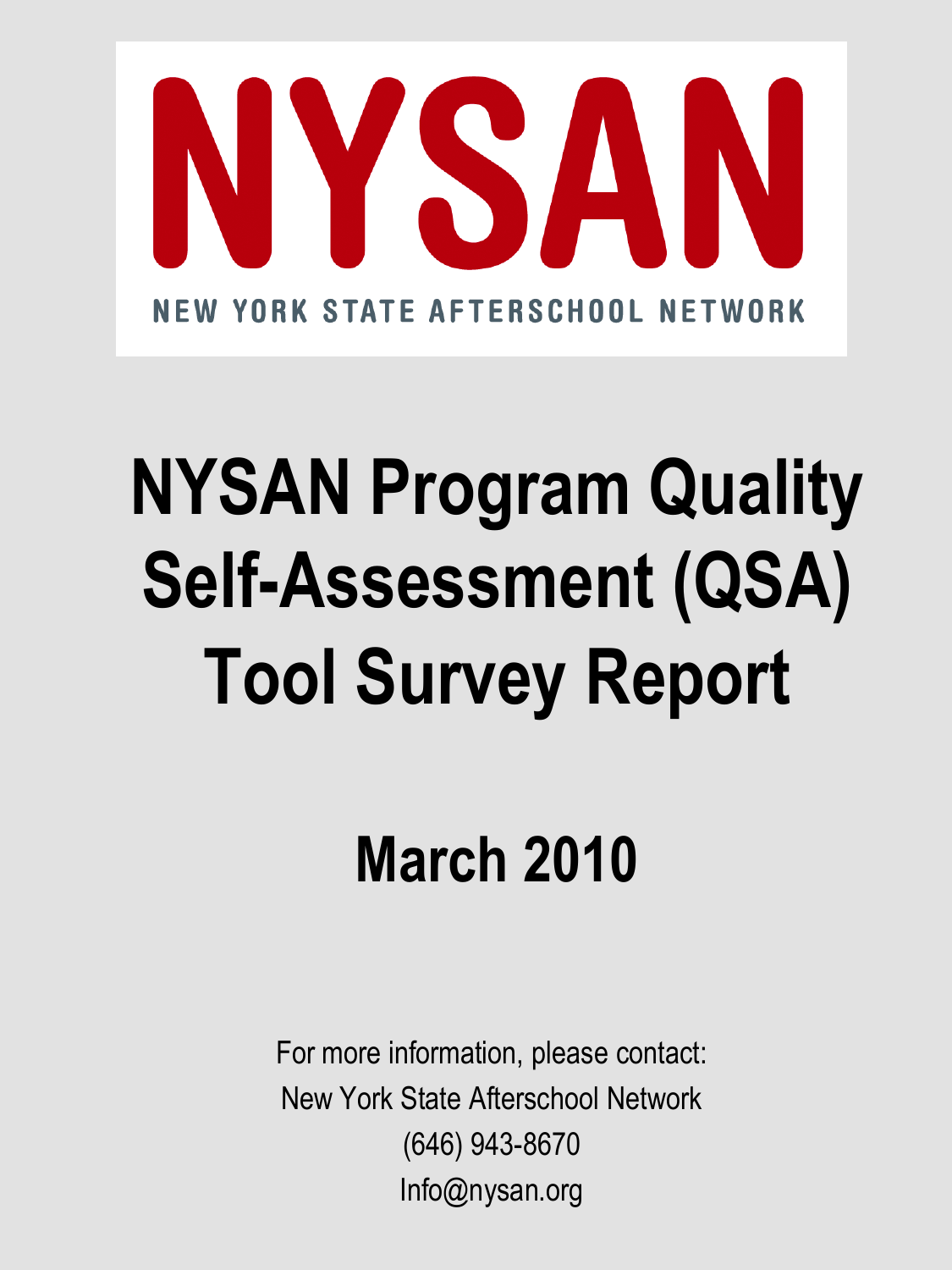

### **NYSAN Program Quality Self-Assessment (QSA) Tool Survey Report March 2010**

### **Table of Contents**

| Overview, Purpose, and History of QSA Tool Survey         | Page 2  |
|-----------------------------------------------------------|---------|
| <b>QSA Tool Respondents</b>                               | Page 3  |
| <b>Overview of Survey Results</b>                         |         |
| Use of QSA Tool                                           | Page 4  |
| <b>Self-Assessment Logistics</b>                          | Page 5  |
| <b>Action Planning</b>                                    | Page 6  |
| <b>Changes in Programs</b>                                | Page 7  |
| <b>Impact on Program Quality</b>                          | Page 8  |
| <b>Benefits and Unanticipated Outcomes</b>                | Page 9  |
| <b>Support in Using the QSA Tool</b>                      | Page 10 |
| <b>Non-Users of the QSA Tool</b>                          | Page 11 |
| <b>Results from Other QSA Tool Surveys</b>                |         |
| <b>TASC 2009 Survey</b>                                   | Page 12 |
| 2009 New York State 21st CCLC Mid-Year Report             | Page 13 |
| <b>Findings and Implications of Survey Results</b>        | Page 15 |
| <b>Appendix A: Statewide QSA Tool Survey Announcement</b> | Page 16 |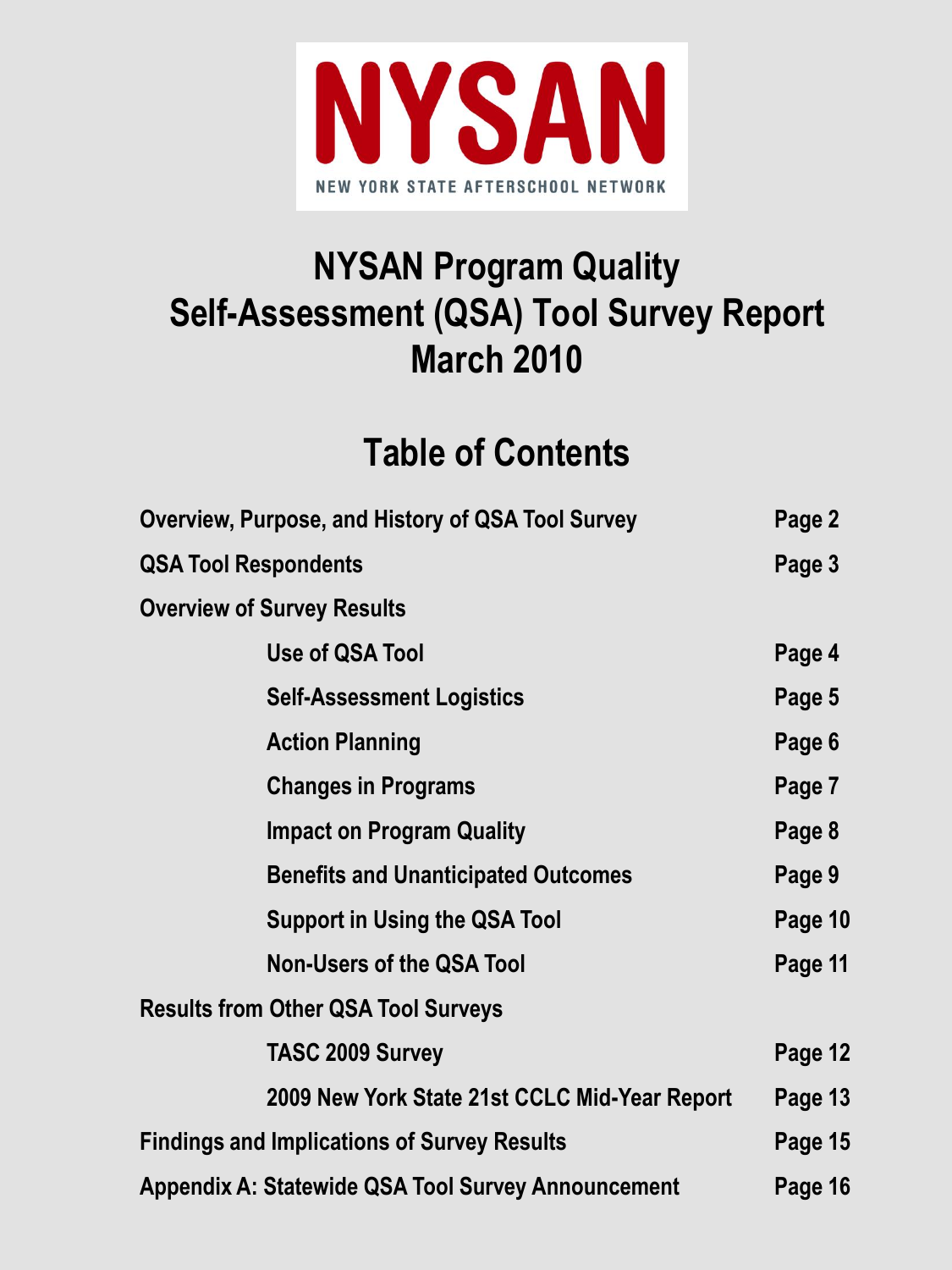### **Overview, Purpose, and History of QSA Tool Survey**

#### **Overview and Purpose**

The New York State Afterschool Network (NYSAN) designed and disseminated a web-based survey on use and impact of the NYSAN QSA Tool. The survey provided a means to collect information about how the QSA Tool is being used throughout New York State; to determine its effectiveness in supporting program quality; and to inform NYSAN's future quality assurance work. The survey was open from August – September 2009 in a web-based response collector. The survey requested one respondent per afterschool site. The survey announcement and general information, which were sent to school- and community-based program providers, public agency staff, evaluators, and other stakeholders via NYSAN's statewide electronic listserv, can be found in Appendix A. A response rate was not calculated because survey announcement recipients were encouraged to share the link to the survey with colleagues in order to generate as large a response as possible.

#### **2006 QSA Tool Survey: A Brief History**

In 2006, the New York State Center for School Safety (NYSCSS) randomly selected 5% of NYS 21<sup>st</sup> Century Community Learning Center grantees and collected data from 28 afterschool program sites from across the state. Below is a comparison of key results.

|                                               | Response in 2006 Survey                                                                                    | Response in 2009 Survey                                                                                           |
|-----------------------------------------------|------------------------------------------------------------------------------------------------------------|-------------------------------------------------------------------------------------------------------------------|
| Use of the QSA Tool and<br>Changes in Program | 57% of respondents indicated<br>that the use of the QSA Tool<br>resulted in programmatic<br>changes.       | 75% of respondents reported a<br>change in their program after<br>using the QSA Tool.                             |
| Use of the QSA Tool for<br>Program Planning   | 57% of respondents indicated<br>that the QSA Tool was useful for<br>planning and implementing<br>programs. | 92% of respondents indicated<br>the QSA Tool is extremely or<br>somewhat helpful in developing<br>an action plan. |

*Table I: Comparison of Highlights from 2006 and 2009 QSA Tool Surveys*

These changes may be the result of increased support in using the QSA Tool to understand program quality and to conduct an effective self-assessment. In 2006, many respondents indicated that the QSA Tool was difficult to use and needed additional directions. Since then, NYSAN has published the QSA Tool User's Guide, which includes information regarding planning and organizing a self-assessment, facilitating a self-assessment, and creating and implementing an action plan.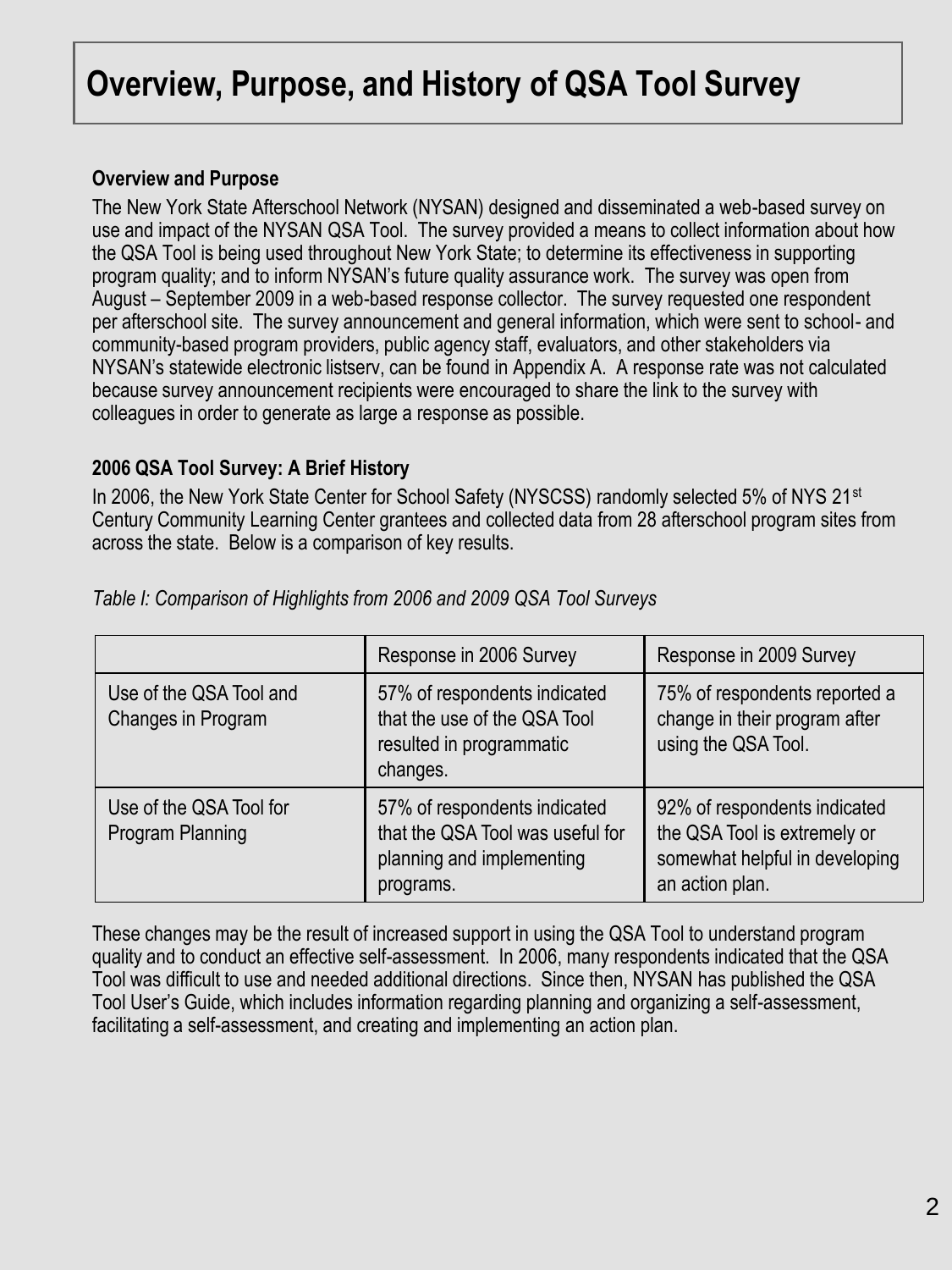### **QSA Tool Survey Respondents**

One hundred and six (106) afterschool program providers responded to the survey. Nearly 50% of the respondents are located in New York City. Approximately 75% of the respondents operate school-based programs, though program settings also include community centers (14%), religious institutions (3%), family child care and day care facilities (4%), and a nursing home. Almost all of the programs offer multiple, varied activities, with 1 arts-only program also responding.

Respondents represent large and small programs in rural (14%), suburban (16%), and urban (70%) communities. The survey respondents are from all regions of New York State, as represented in this chart.

| <b>Region</b>                        |       |
|--------------------------------------|-------|
| Hudson Valley                        | 6.6%  |
| Central New York/Southern Tier       | 17%   |
| Finger Lakes/Greater Rochester Area  | 4.7%  |
| Long Island                          | 3.8%  |
| New York City                        | 49.1% |
| <b>Upper Hudson/Capital District</b> | 5.1%  |
| <b>Western New York</b>              | 13.2% |

*Table II: Geographic Location of Respondents*

The following describes the most commonly used funding sources by respondents. *Table III: Respondents' Programs' Funding Sources*

| <b>Funding Sources</b>                                  |       |
|---------------------------------------------------------|-------|
| Program Fees                                            | 32.1% |
| <b>Public: 21st Community Learning Centers</b>          | 27.4% |
| Public: Advantage After-School                          | 24.5% |
| Public: Extended School Day/School Violence Prevention  | 9.4%  |
| Public: NYC Out-of-School Time (OST) Initiative         | 27.4% |
| <b>Public: Youth Development/Delinguency Prevention</b> | 9.4%  |
| Private: Corporate                                      | 9.4%  |
| Private: Individual donors/Fundraisers                  | 17.0% |
| Private: Philanthropy/Foundation                        | 10.4% |

Other responses include: Safe and Drug Free Schools funding, social services funding, subsidies, United Way funding, Youth Bureau funding, Community Development Block Grant funding, service learning funding, Beacon Center funding, city council funding, cultural affairs funding, and TASC funding.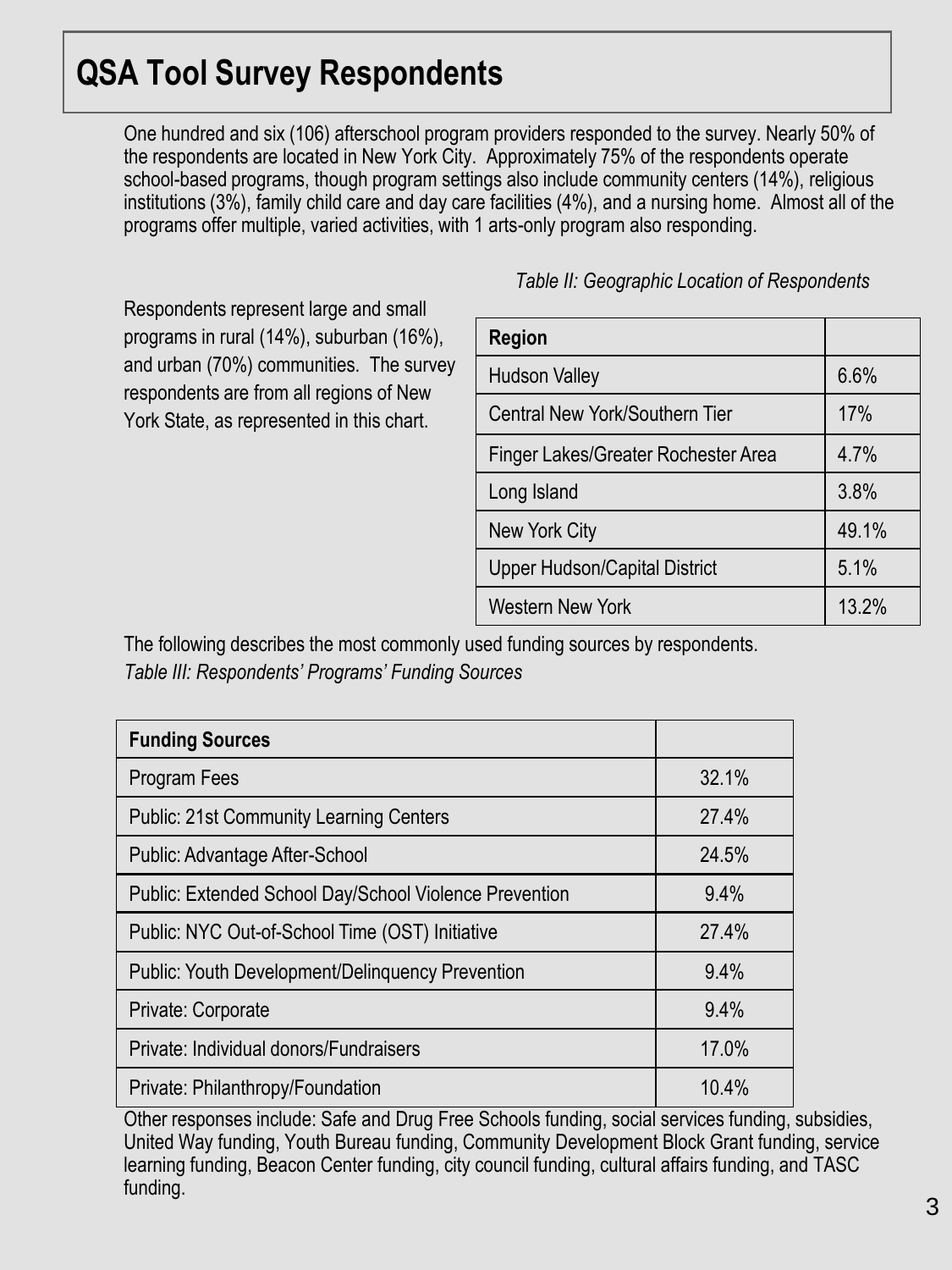40% of respondents have used the QSA Tool in its entirety, 37% have not, and the remainder were unsure. The majority (60%) of respondents' sites have used the QSA Tool 2 – 4 times, while 19% have used it 5 or more times, 5% have used it once, and 16% were unsure.

The following chart outlines what motivated the respondents' sites to use the QSA Tool the first time it was used and the most recent time it was used. The majority of respondents use the QSA Tool because they are mandated to do so by a public funding agency (presumably, the N.Y. State Education Department). Over 22% of respondents used the QSA Tool again because previous self-assessments yielded improvements.

|                                                                                                                                     | <b>Initial Use</b> | <b>Most Recent</b><br><b>Use</b> |
|-------------------------------------------------------------------------------------------------------------------------------------|--------------------|----------------------------------|
| A public funding agency mandated the program to use the QSA Tool.                                                                   | 32.4%              | 36.2%                            |
| A public funding agency encouraged the program to use the QSA<br>Tool.                                                              | 27%                | 5.6%                             |
| A private foundation mandated the program to use the QSA Tool.                                                                      | 5.4%               | 2.8%                             |
| A private foundation encouraged the program to use the QSA Tool.                                                                    | 2.7%               | 2.8%                             |
| A technical assistance specialist or consultant encouraged the<br>program to use the QSA Tool.                                      | 10.8%              | 2.8%                             |
| An evaluator encouraged the program to use the QSA Tool.                                                                            | 18.9%              | 22.2%                            |
| The Site Director or Coordinator learned about the QSA Tool and<br>implemented it at the site.                                      | 29.7%              | 16.7%                            |
| Program's agency mandated use of the QSA Tool.                                                                                      | 10.8%              | 8.2%                             |
| Executive Director mandated use of the QSA Tool.                                                                                    | 2.7%               | N/A                              |
| Previous use of the QSA Tool yielded quality improvements and the<br>program staff and stakeholders wish to use the QSA Tool again. | N/A                | 22.20%                           |
| The QSA Tool was used again in advance of a new program year.                                                                       | $0\%$              | 2.8%                             |
| N/A (site has only used the QSA Tool once)                                                                                          | 0%                 | 2.8%                             |

*Table IV: Motivation to Use QSA Tool*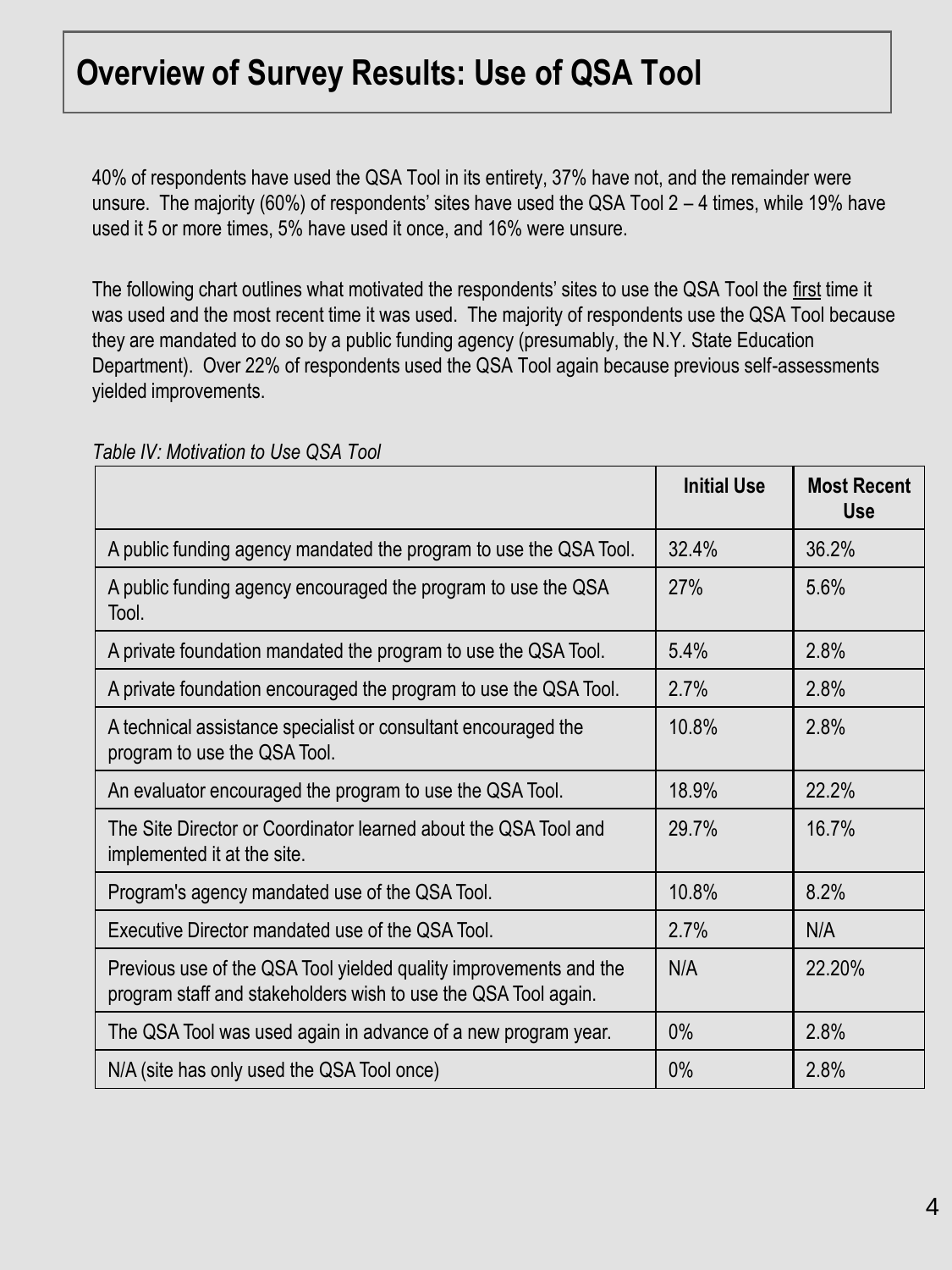**Participants:** When asked who typically participates in using the QSA Tool, respondents provided the following answers. Other participants included community members and agency administrative staff (e.g. finance and operations staff).

| Youth participants                      | 29.7% |
|-----------------------------------------|-------|
| Site Coordinator or Site Director       | 89.2% |
| Front-line staff member(s)              | 62.2% |
| Parent(s) or Family member(s)           | 35.1% |
| <b>School Administrators</b>            | 29.7% |
| <b>School Teachers</b>                  | 32.4% |
| <b>Principal or Assistant Principal</b> | 29.7% |
| <b>Executive Director</b>               | 8.1%  |
| Evaluator                               | 21.6% |
| Other                                   | 18.9% |

*Table V: Participants*

**Facilitator**: 92% of respondents indicated that the Site Coordinator or Site Director facilitates use of the QSA Tool. Other facilitators include evaluators (2 respondents), front-line staff (1 respondent), and Director of Operations (1 respondent).

**Timeline:** The majority of respondents use the QSA Tool once (46%) or twice (43%) per academic year. When asked about QSA Tool usage during the academic year, responses varied greatly, though none of the respondents use the QSA Tool over the summer. Of the programs that use the QSA Tool in an ongoing manner, most use it once in the beginning or middle of the year and once again at the end of the year, or one element is reviewed each month.

40.5% of respondents indicated that self-assessment requires 1 – 6 days, and 43.2% indicated that it requires 1 – 3 weeks. 13.5% indicated that the process it required 4 – 7 weeks, and 2.7% of respondents indicated that they use the QSA Tool in an ongoing way.

**Tool Access**: 78% of respondents use a hard copy of the QSA Tool User's Guide, 27% use an electronic PDF, and 32% use the web-based version (several respondents indicated that a combination of these versions are used). 97% of respondents fill out the QSA Tool via hard copy, and 3% fill out the webbased QSA Tool.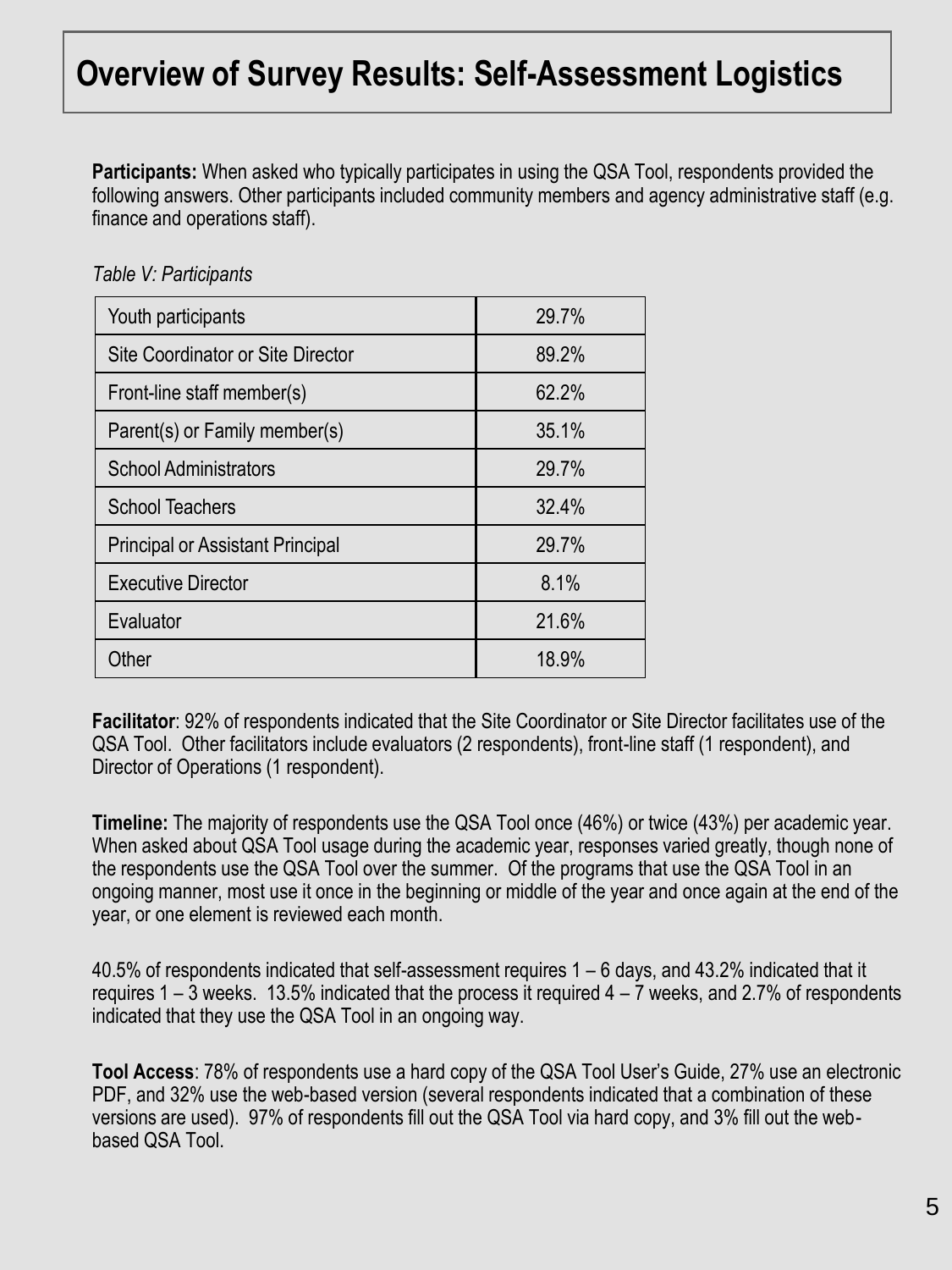### **Overview of Survey Results: Action Planning**

When asked how findings from the self-assessment are provided to program staff and stakeholders, respondents had a wide range of responses that fell into two categories:

- Formal methods:
	- Staff meetings and professional development events
	- Self-assessment team meetings (including a range of stakeholders)
	- Parent advisory committee meetings
	- Meetings with school administration
	- Newsletter announcements and reports
	- Memos and action plans
	- Report to board of directors and other agency leaders
	- Distribution of minutes and notes from self-assessment meetings
- Informal methods:
	- Small group discussions
	- One-on-one, ad hoc quality improvement discussions and planning

When asked how useful the QSA Tool is in developing an action plan, 37.8% of respondents noted it is extremely helpful, and 54.1% said it is somewhat helpful. Additional comments included the following:

- Agency used the QSA Tool and generated a SMART action plan and, because of a focus on results-based accountability this year, decided to add data collection to our tools for quality improvement based on the self-assessment results
- It might be more effective to write an action plan as a follow-up instead of immediately following the self-assessment to achieve a higher level of detail

When asked how self-assessment action plans are used, respondents had a wide range of responses that fell into two categories:

- Action Plan Implementation
	- Staff meetings
	- Self-assessment team meetings
	- Incorporate action items into staff work plans
	- Designation of a person (often, the Site Coordinator) responsible for implementation, with some action items delegated to other staff members
	- Setting and meeting deadlines
	- Assistance from evaluator
- Action Plan Follow-up
	- Regular observation of staff
	- Increased staff development
	- Analysis of formal and informal feedback from staff, participants, and parents
	- Operations oversight
	- Providing mentoring to staff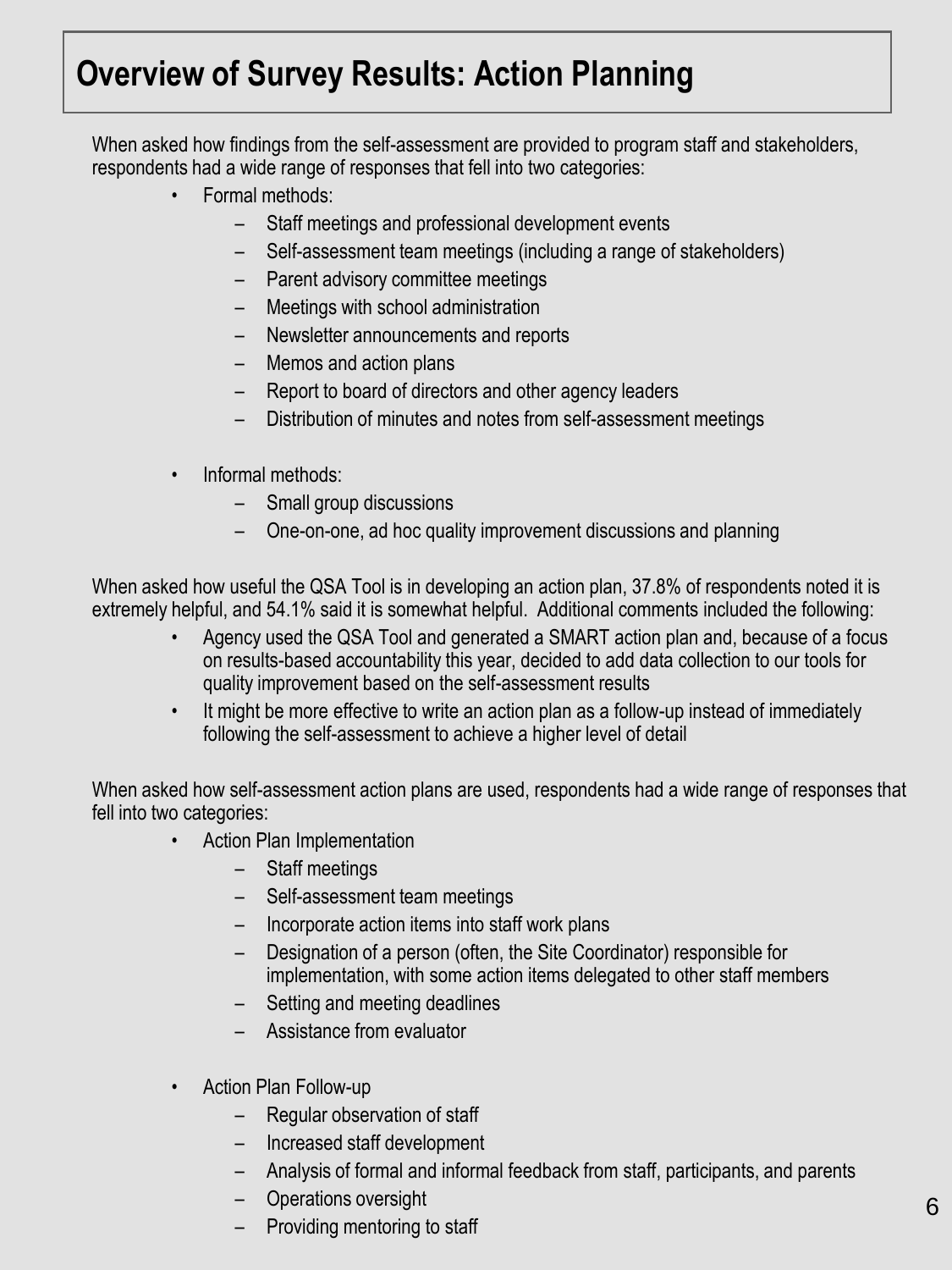### **Overview of Survey Results: Changes in Programs**

75% of respondents reported a change in their program after using the QSA Tool. 10% of respondents reported no change in the program (15% were unsure).

Changes from using the QSA Tool include:

- Programmatic changes
	- Cross-sharing among program sites led to higher-quality activities
	- Improved academic enrichment activities, including additional tutoring offerings and homework help, adding certified teachers to staff, and tailoring activities differently to boost participants' performance in math and English
	- Addition of new activities, such as sports and arts
	- Increased youth voice in selection of activities
- Management changes
	- Staffing changes, including increased time for staff development, recruiting staff that reflect the population served, and increasing staff involvement with decisionmaking
	- More parent involvement, including creating parental advisory groups and expanding offerings for parents
	- Improved assessment/planning process
	- Increased safety due to structural changes
	- Better alignment with broader goals, such as state learning benchmarks and funders' goals
	- Updated method for targeting students
	- Created a method, using parental consent, to work closer with schools on individual students' academic and behavioral information
	- Created closer working relationships with schools

#### *Case Study: Academic and Parental Involvement Changes*

In describing a change that occurred during self-assessment, Tony Williams, Director of Operations of the Northwest Buffalo Community Center noted that their afterschool program recognized a need to update their academic and parental involvement program components. The program began encouraging parents and guardians to contact their children's schools to allow the program permission to access academic information. This allowed Northwest Buffalo Community Center to work collaboratively with schools while receiving critical academic and behavior records. This information is used to target services and better serve individual program participants' needs. They used a strategy that required personal communication with parents and guardians, thus developing stronger relationships with them.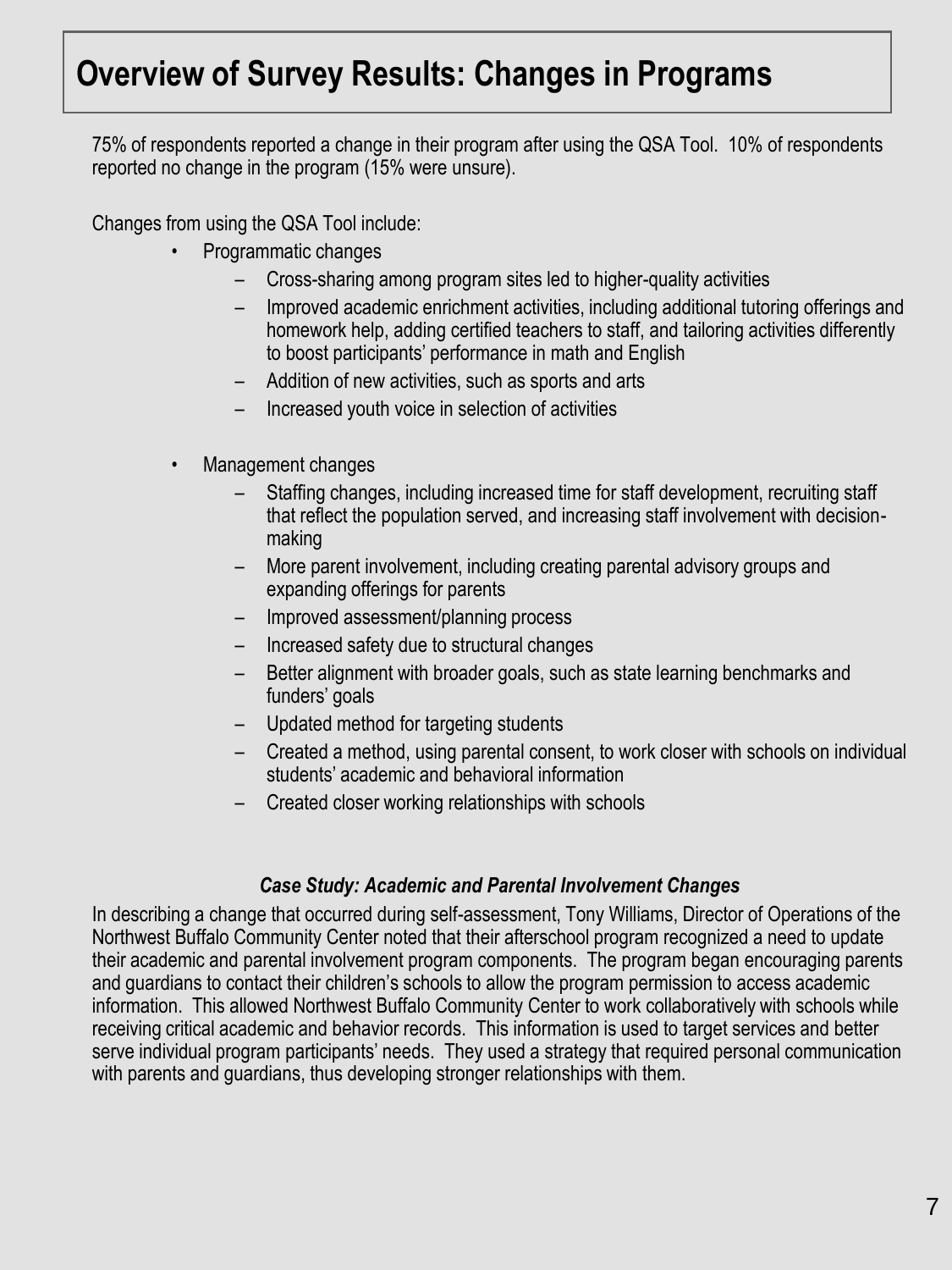### **Overview of Survey Results: Impact on Program Quality**

55% of respondents reported improved program quality after using the QSA Tool, 15% responded that program quality did not improve, and 30% were unsure.

When asked how changes in program quality were recognized, respondents noted:

- Higher rates of participation
- Better academic outcomes in schools grades and assessments attributable to changes in activities
- Increased participant engagement
- Increased number of referrals to the program from family members
- Increased ability to work with Spanish-speaking populations attributable to new bilingual staff
- Better results on parent surveys
- More team-centered atmosphere that broke down barriers between administration and front line staff
- Fewer incidents because staff has a higher awareness of safety measures

#### *Case Study: Self-Assessment and Academic Supports*

As reported by Mr. Steve Kessler, Site Coordinator for the Staten Island JCC's 21<sup>st</sup> CCLC site at I.S. 49, the program recently decided to expand a program that provides tutoring services from students at the College of Staten Island. Tutors offer support in a wide range of academic areas including, but not limited to, reading and math; the program found that tutoring in other subjects is not as readily available during the school day. When discussing links with the school day, the self-assessment team decided to make working with tutors a required part of the program. This has improved grades and test scores of students, regardless of whether they were previously performing at or below grade level.

#### *Case Study: Self-Assessment and Linking to School Partners*

Jack Saffer, On-Site Supervisor of the Central Islip High School 21<sup>st</sup> Century Community Learning Center in Long Island, offered the following on how self-assessment supported participants' academic development:

*As a result of using the NYSAN QSA Tool, we made sure that there were links to the curriculum taught in the students' classes during the day and the activities in the 21st CCLC program after school. We have the advantage of having teachers from the high school as the teachers in the 21st CCLC program. These teachers are familiar with the New York State curriculum and were instrumental in helping to infuse our activities with content that would reinforce what the students learned during the day.*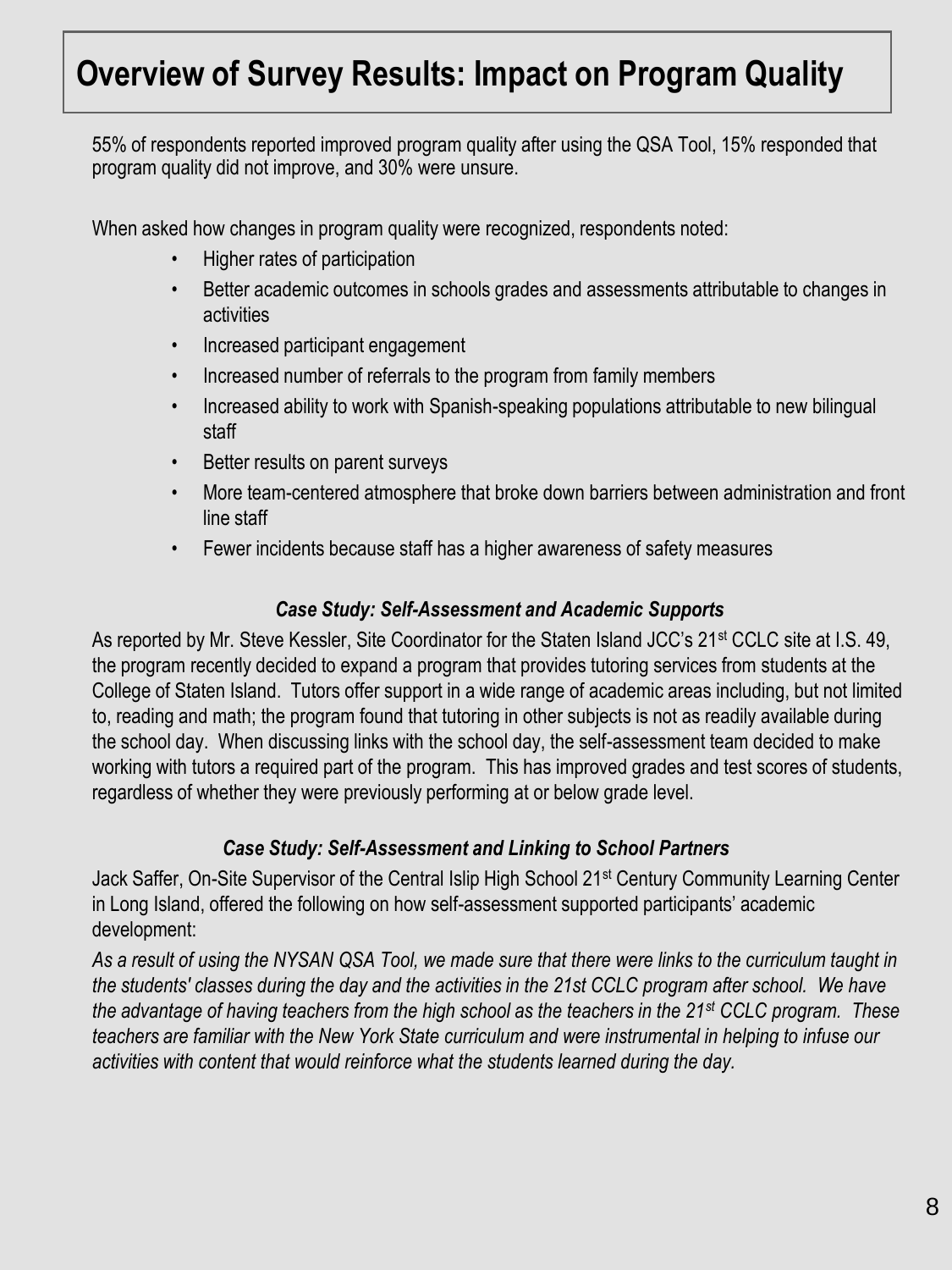### **Overview of Survey Results: Benefits and Unanticipated Outcomes**

**Additional Benefits to Program:** 82.5% reported reaping benefits from using the QSA Tool, while 5% did not see benefits from completing the self-assessment (12.5% were unsure).

Additional benefits identified by respondents include:

- Including part-time staff members in program planning
- Secured funding
- Staff and stakeholders gained clear understanding of program quality
- Raised awareness about the need to disseminate information
- Created an opportunity to evaluate curriculum and activity delivery
- Met external program officer's expectations
- Gained a clear understanding of schools' needs related to the program

#### *Case Study: Increased Funding as an Additional Benefit of Self-Assessment*

Theodore Phillips, Center Director of the Police Athletic League Edward Byrne Center in Queens, reported that use of the QSA Tool helped to identify potential funding sources for the program by allowing stakeholders to think critically about the sustainability of their program and assess their existing assets. Specifically, the self-assessment team recognized the opportunity to rent out facilities to generate income to fund the program. New income has been used to secure staff and purchase supplies and equipment.

**Unanticipated Outcomes of use of Tool:** 12.5% of respondents reported unanticipated outcomes of using the QSA Tool. Responses included:

- Recognition of need to share information more widely
- Better understanding of program quality
- Use of the QSA Tool was a team-building exercise, which resulted in improved team dynamics

• Recognition of certain student populations who were not fully benefiting from the program

**The QSA Tool and Program Quality:** 35.1% of respondents said using the QSA Tool is extremely useful in gaining a better understanding of program quality, and 59.5% said it is somewhat useful.

37.8% of respondents said using the QSA Tool to engage stakeholders in conversations about the program is extremely useful, and 48.6% said it is somewhat useful in this way. Respondents noted the following:

> • Because the instrument is so long, the focus can shift to finishing rather than sparking dialogue

- The QSA Tool is useful as a specific reference on the effectiveness of the program
- Bringing site coordinators together creates interesting interactions and conversations
- The QSA Tool provides a starting point and standard for quality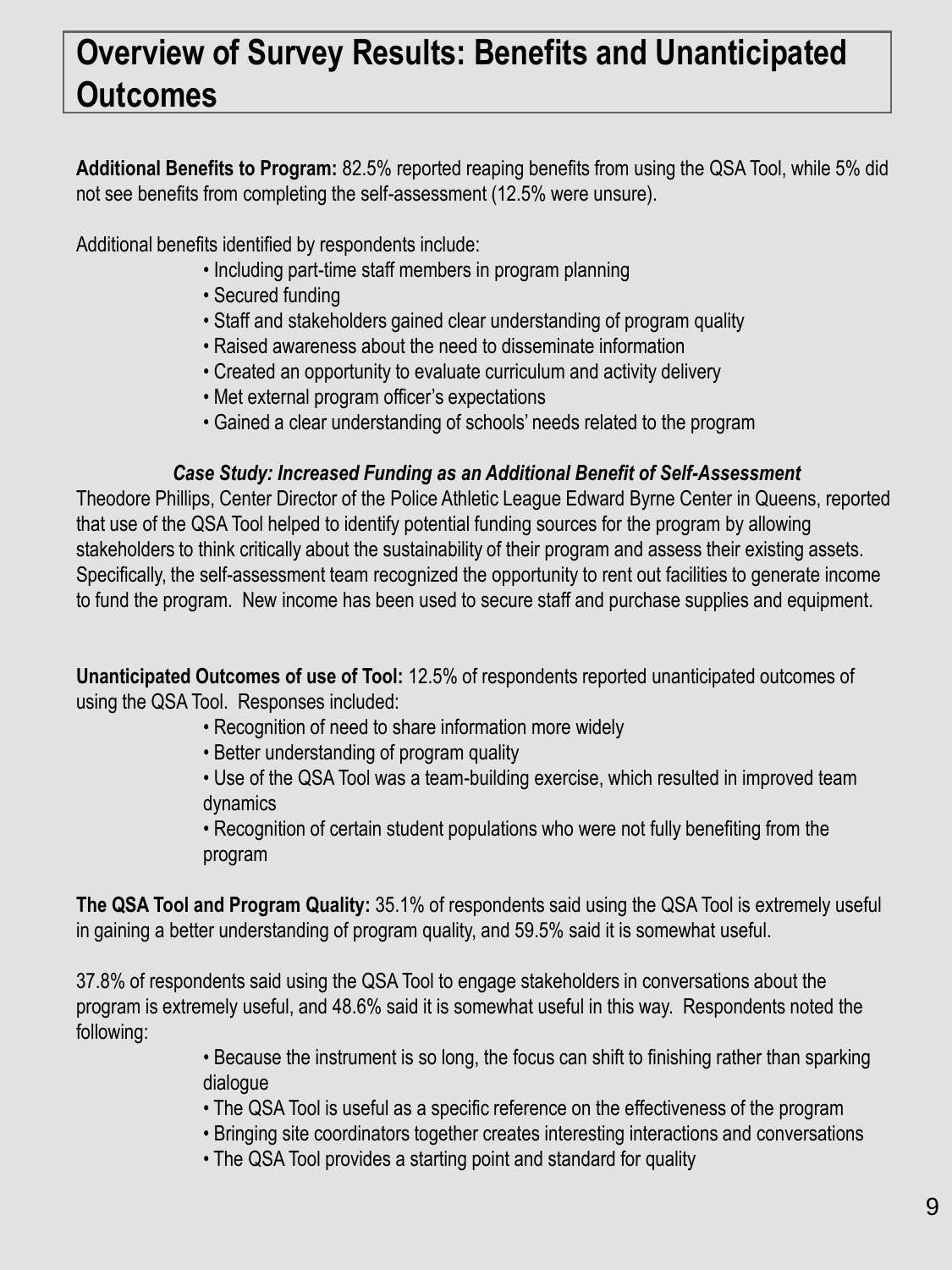### **Overview of Survey Results: Support in Using the QSA Tool**

Of the 37 respondents who have attended a workshop on the QSA Tool:

- 62% reported that the workshop was helpful in participating and/or facilitating the self-assessment, while 19% said it did not help them and 19% were unsure
- 30% attended workshops at statewide conferences, 30% at The After-School Corporation, 27% at the Partnership for After School Education, 14% at regional afterschool network event, and 11% in other venues including The Children's Aid Society and other in-house agency-based presentations
- Respondents noted that workshops were informative and provided helpful tips, and workshop facilitators make the value of the QSA Tool clear.

Respondents noted that the following supports would help them to have more effective selfassessments:

- Additional training for staff and stakeholders
- Strategies for building a multi-stakeholder team
- Assistance with creating an effective and realistic action plan
- Strategies for eliminating barriers to having teacher involvement
- Clarity of language in QSA Tool for youth and other stakeholders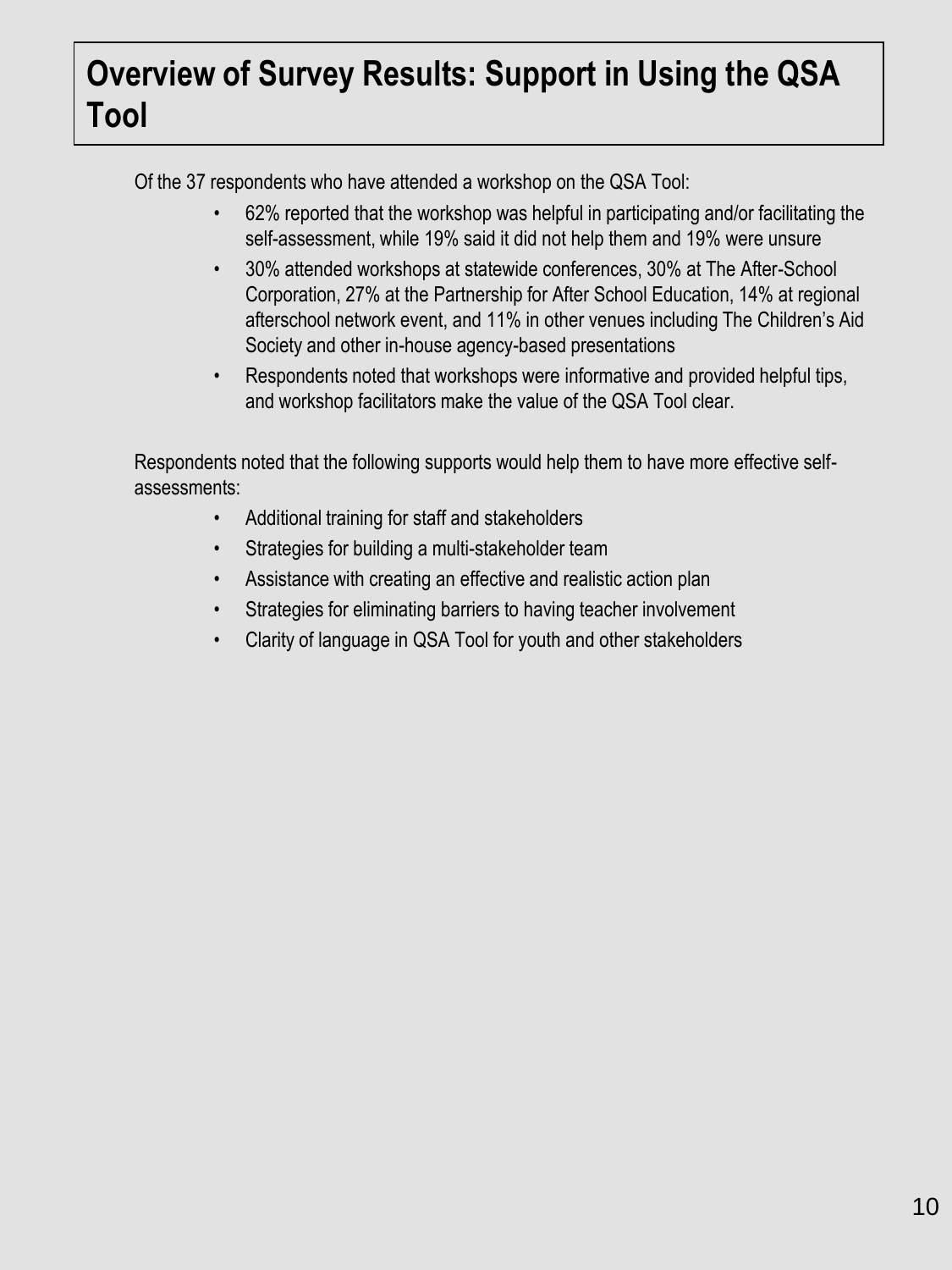### **Overview of Survey Results: Non-Users of the QSA Tool**

37% of respondents have never used the QSA Tool in its entirety, though 8% had partially used the QSA Tool in some way.

- 40% do not use the QSA Tool and use another self-assessment tool.
- 52.7% of these respondents had not heard of the QSA Tool prior to taking the survey.

40% of these respondents use a different tool or framework for internal assessment, including the following:

- School-Age Environmental Rating Scale (SACERS)
- National AfterSchool Association framework
- Council on Accreditation framework
- YMCA program quality framework
- Salvation Army internal framework
- NYS School-Age Child Care regulations
- Cornell University assessment protocol
- Surveys, unspecified

When asked what barriers exist to using the QSA Tool, responses included the following:

- 40% reported lack of understanding of the QSA Tool as a barrier to using it.
- 25.5% reported a lack of time for self-assessment
- 34.5% reported that they use a different self-assessment tool
- 5.5% reported a lack of interest among program management
- 7.3% reported a lack of interest among front-line staff
- 3.6% reported a lack of interest among other program stakeholders
- Other responses included lack of knowledge of QSA Tool and where to access it

Respondents who have never used the QSA Tool reported that an increased understanding of the tool and its value and training in how to use the tool would support their programs' use of the QSA Tool.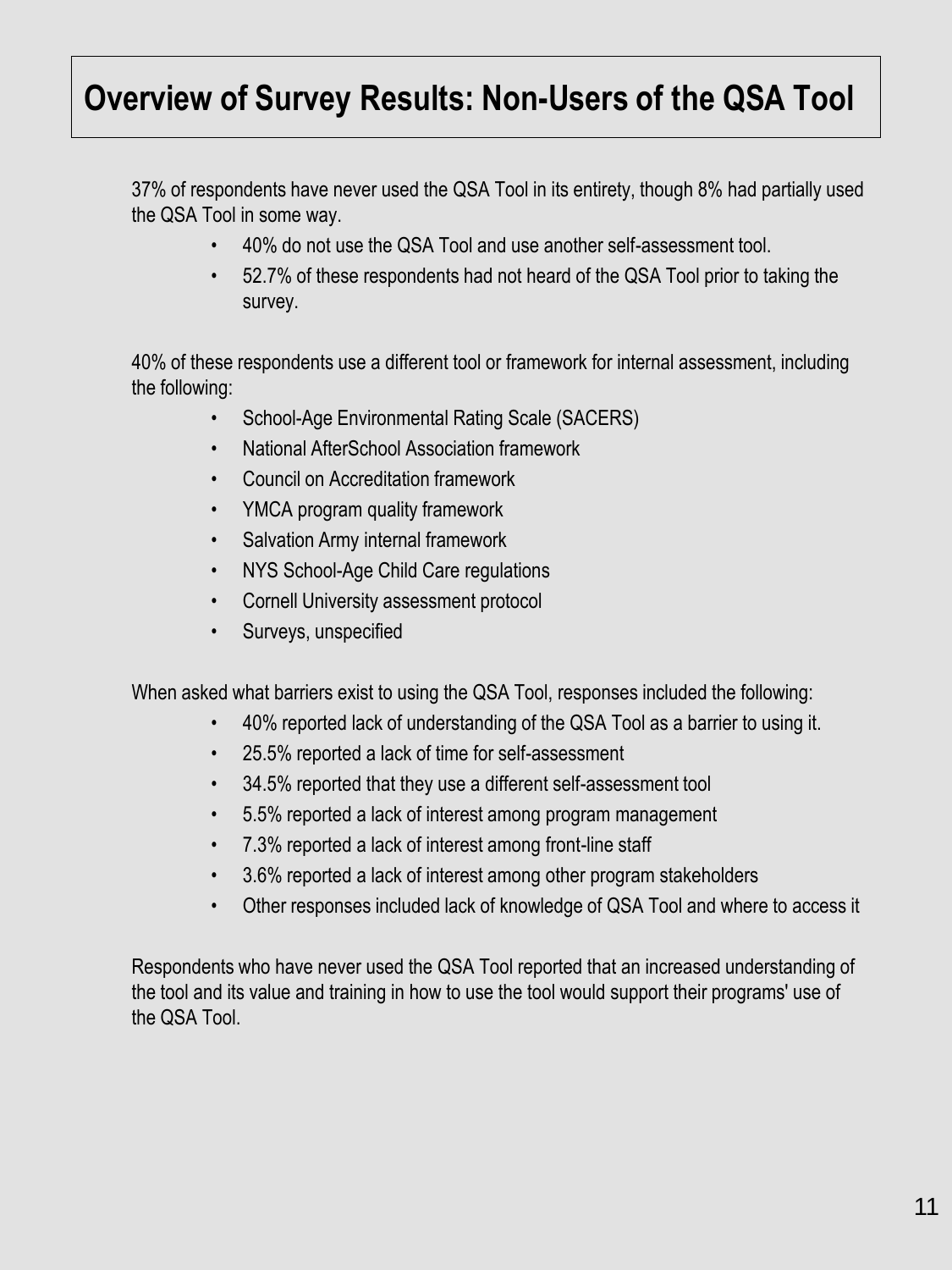### **Results from Other QSA Tool Surveys: TASC 2009 Survey**

Each year, The After-School Corporation (TASC) requests a year-end report from all TASCaffiliated sites (all of which are located in New York City). Below is a summary of the responses to questions regarding the QSA Tool in the TASC 2009 year-end reports.

| Question                                                                               | <b>Yes</b> | <b>No</b> | N/A |
|----------------------------------------------------------------------------------------|------------|-----------|-----|
| Are you familiar with the NYSAN Program Quality Self-Assessment<br>Tool?               | 57         |           |     |
| Have you/your supervisor and/or your staff been trained on how to use<br>the QSA Tool? | 49         | 10        |     |
| Is this an area in which you would like additional training?                           | 29         | 29        |     |
| Have you used the QSA tool in the past 12 months?                                      | 38         | 18        | 3   |

*Table VI: TASC Survey, 2009: Assessment of After-School Program Quality (N = 59)*

The vast majority of responses identified Parent/Family/Community Involvement as a key focus area based on the self-assessment results, with a number of responses also citing Linkages Between Day- and After-School and Staffing/Professional Development as well. Many respondents cited specific ideas that were developed during the self-assessment, including providing volunteer opportunities, sponsoring parenting workshops, increasing the number of family literacy events, and creating a parent advisory board. Several responses showed that programs intended to focus on specific indicators, such as becoming a part of the school leadership team, providing more age-appropriate programming, and developing an outcome measurement system.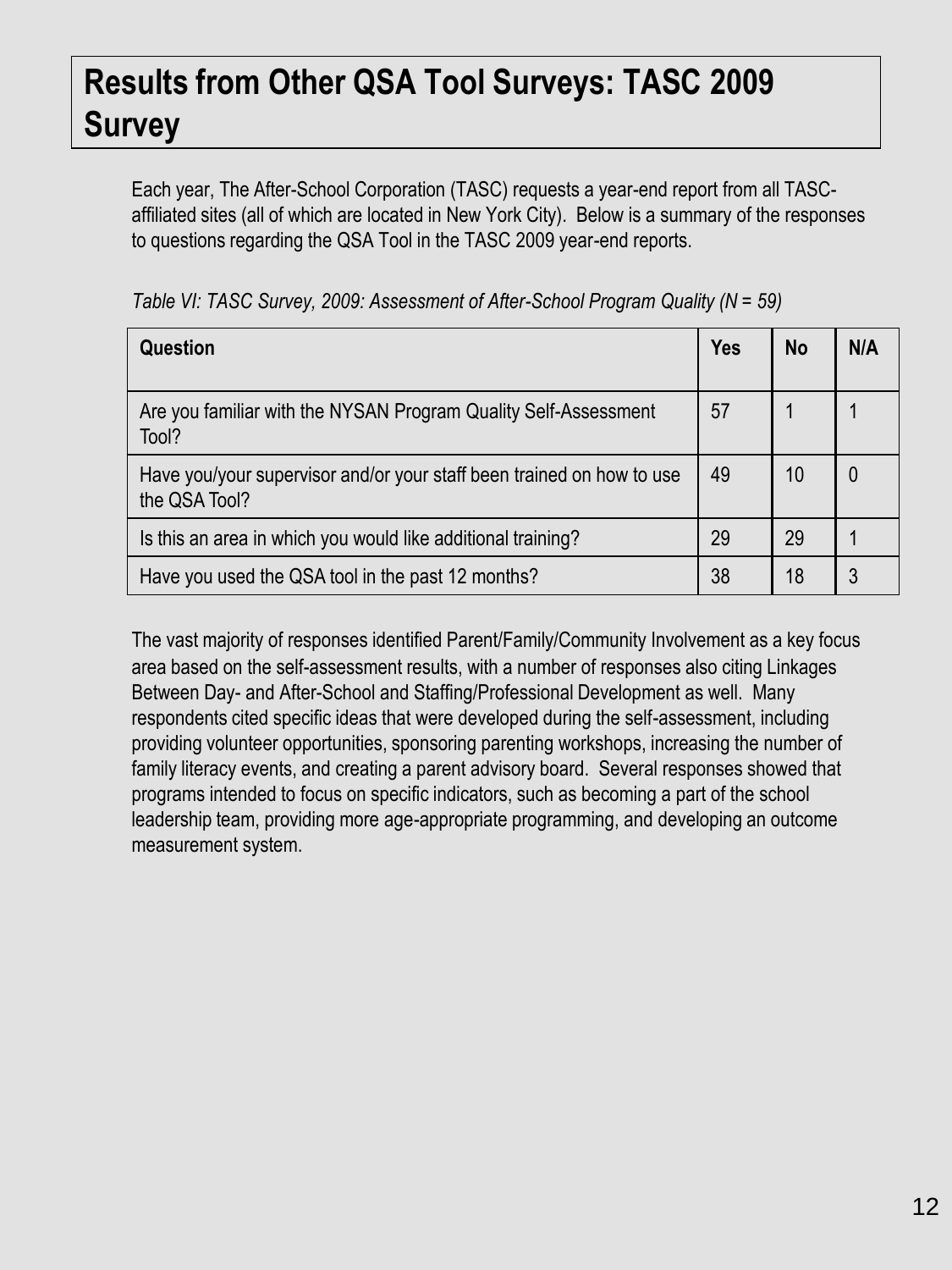### **Results from Other QSA Tool Surveys:** *2009 New York State 21st CCLC Mid-Year Report*

Starting in 2009, the New York State Education Department (NYSED) is requesting that 21<sup>st</sup> CCLC grantees complete a mid-year report to provide information to the agency. Below is a summary of the responses to questions regarding the QSA Tool.

|                                                                                                         | <b>Yes</b> | <b>No</b> |       | N/A      |
|---------------------------------------------------------------------------------------------------------|------------|-----------|-------|----------|
| A. Has your program used the NYSAN Program Quality<br>Self-Assessment Tool this year?                   | 138        | 34        |       | 3        |
| B. Which stakeholders were involved in using the Tool to<br>assess your program? (Check all that apply) | Percent    |           | Count | Response |
| Program administrators                                                                                  | 86.7%      |           |       | 130      |
| Program staff                                                                                           | 88.7%      |           | 133   |          |
| School administrators                                                                                   | 53.3%      |           |       | 80       |
| School staff                                                                                            | 42.0%      |           |       | 63       |
| <b>Students</b>                                                                                         | 37.3%      |           | 56    |          |
| Parents                                                                                                 | 38.0%      |           | 57    |          |
| <b>Partnering Agencies</b>                                                                              | 38.0%      |           | 57    |          |
| Volunteers                                                                                              | 7.3%       |           | 11    |          |
| <b>Community members</b>                                                                                | 15.3%      |           |       | 23       |
| No response                                                                                             |            |           |       | 25       |
| C. How/when has your program utilized the Tool? (Check<br>all that apply)                               | Percent    |           | Count | Response |
| At staff meetings                                                                                       | 59.3%      |           |       | 86       |
| At advisory committee meetings                                                                          | 51.7%      |           | 75    |          |
| Gave to individuals to fill out on their own                                                            | 36.6%      |           | 53    |          |
| Filled out the whole Tool at once                                                                       | 22.1%      |           |       | 32       |
| Focused on one Element at a time                                                                        | 45.5%      |           | 66    |          |
| Other                                                                                                   | 18.6%      |           |       | 27       |
| No response                                                                                             |            |           |       | 30       |

| Table VII, A - E: NYSED Survey, 2009: Assessment of After-School Program Quality (N = 175) |  |  |
|--------------------------------------------------------------------------------------------|--|--|
|                                                                                            |  |  |
|                                                                                            |  |  |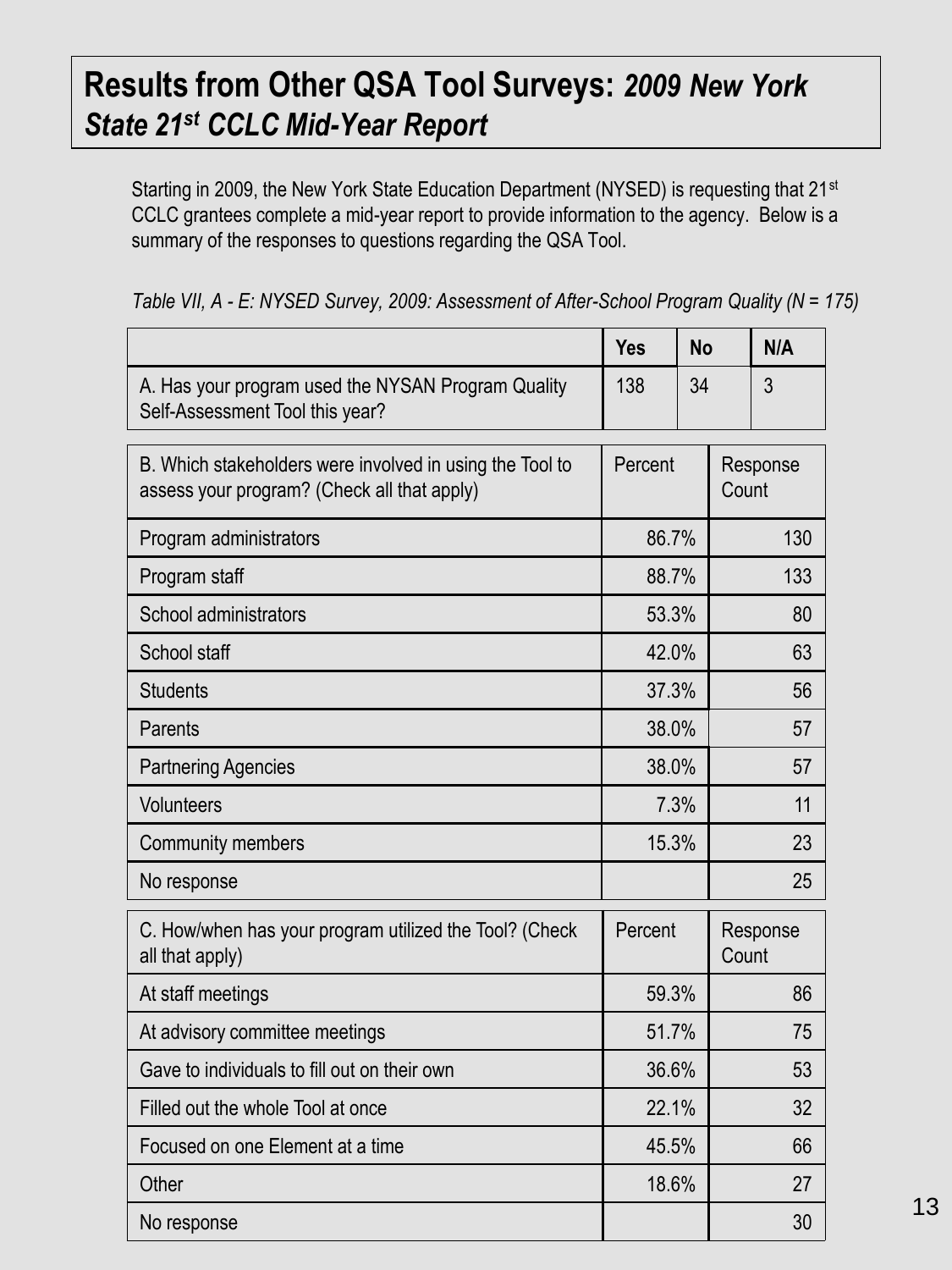### **Results from Other QSA Tool Surveys: 2009 New York State 21st CCLC Mid-Year Report**

| D. Which Elements of the Tool has the program used to<br>assess its level of competency thus far? (Check all that<br>apply) | Percent | Response<br>Count |
|-----------------------------------------------------------------------------------------------------------------------------|---------|-------------------|
| Environment/Climate                                                                                                         | 71.4%   | 100               |
| Administration/Organization                                                                                                 | 62.9%   | 88                |
| Relationships                                                                                                               | 63.6%   | 89                |
| <b>Staffing/Professional Development</b>                                                                                    | 61.4%   | 86                |
| Programming/Activities                                                                                                      | 70.7%   | 99                |
| Linkages Between Day and After School                                                                                       | 65.7%   | 92                |
| <b>Youth Participation/Engagement</b>                                                                                       | 69.3%   | 97                |
| Parent/Family/Community Partnerships                                                                                        | 56.4%   | 79                |
| Program Sustainability/Growth                                                                                               | 35.0%   | 49                |
| <b>Measuring Outcomes/Evaluation</b>                                                                                        | 40.7%   | 57                |
| No response                                                                                                                 |         | 35                |

|                                                                                                   | <b>Yes</b> | <b>No</b> | N/A |
|---------------------------------------------------------------------------------------------------|------------|-----------|-----|
| E. Does your program need further assistance in<br>learning how to use the Tool more effectively? | 41         | 131       |     |

Overall, these results are similar to those found in the NYSAN and TASC surveys. In a narrative section, many programs indicated that the QSA Tool supported quality improvements in parent and family engagement, academic supports offered to participants, and youth engagement strategies. Notably, programs had a wide array of answers when asked how or when they have used the QSA Tool, with a majority of programs using staff and advisory council meetings to conduct their self-assessment, with a smaller percentage of programs allowing individuals to work on the QSA Tool on their own. Over 45% of programs elected to focus on one element of quality at a time, and 22.2% of programs use the QSA Tool in its entirety. It is evident that many programs use the QSA Tool in order from start to finish, as over 70% of programs have used the Environment/Climate section, yet only 40.7% have used the Measuring Outcomes/Evaluation section.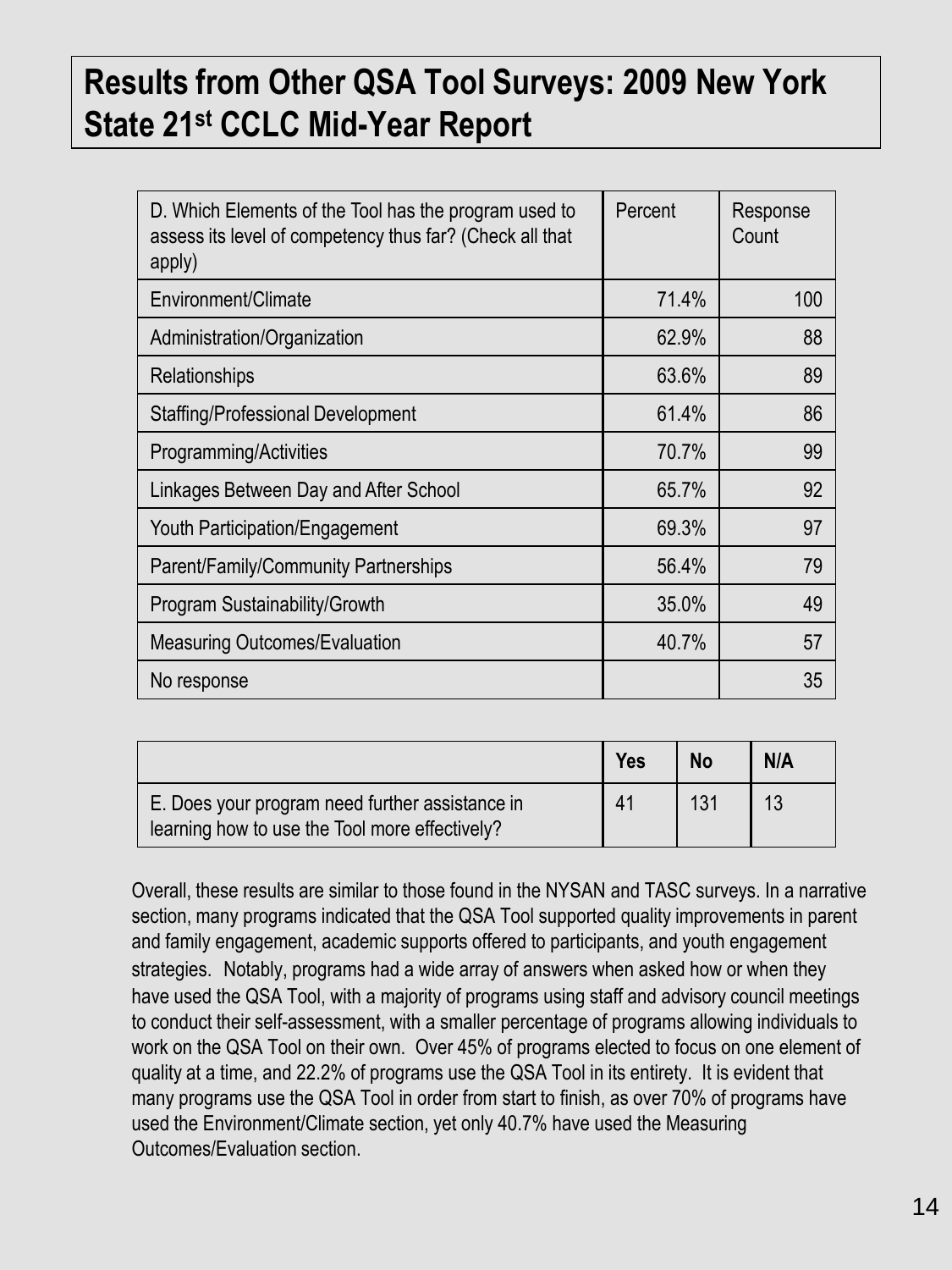### **Findings and Implications of Survey Results**

- Analysis of the survey results revealed several trends about use (or non-use) of the QSA Tool: Over 75% of responses indicate that the use of the QSA Tool provided benefits and created changes in their program. These results suggest that the QSA Tool is successfully fulfilling its purpose of supporting schools and organizations in making positive management and programmatic improvements to their afterschool sites. Although a public funding agency mandate remains the motivation to use the QSA Tool for approximately one-third of respondents, over 22% indicated that previous use of the QSA Tool yielded quality improvements and they chose to use the QSA Tool again because of it.
- Slightly more than half of respondents reported improved program quality after completing their self-assessment; not surprisingly, given the inherent challenges of measuring program quality, 30% were unsure as to whether quality had changed. This finding may illustrate the need for a follow-up study that tracks program quality in programs before and after using the QSA Tool.
- Use of the QSA Tool is very useful in strengthening relationships with family and community members. The results have also showed that the process of using the QSA Tool for selfassessment is particularly beneficial in efforts to align afterschool programming with school day activities and to facilitate relationships between program providers and schools. This seems to occur both in the process of bringing together a self-assessment team, and in taking time to reflect on specific activities offered and ensuring that they are of high-quality and relevant to participants' academic growth, where applicable.
- Additional professional development is needed around what the QSA Tool is, how it is used, and how it can be beneficial to programs and youth. A number of respondents reported that they would be more compelled to use the QSA Tool if they felt better equipped to develop a selfassessment team and facilitate the process. Respondents also reported that they would benefit from assistance with following-up to the self-assessment and creating a feasible action plan and implementation timeline. Others noted they felt unprepared to launch a self-assessment because they are unequipped to explain why investing in this process would add value to their program.
- Based on the NYSED mid-year reports, it seems that programs use the QSA Tool sections in order. This may mean that programs do not spend as much time on the later sections of the QSA Tool, despite their importance to program quality. This may also mean that some programs do not address these elements, including sustainability and evaluation, until very late in the program year or even until several years after the program has begun using the QSA Tool. Additional guidance is needed about structuring self-assessment such that all of the elements of quality are addressed in a timely manner.
- Finally, greater clarity is needed about what the QSA Tool is and is not. For example, some respondents did not know that the QSA Tool is available electronically; in fact, the QSA Tool is available in a PDF format as well as in an interactive version of the QSA Tool User's Guide (www.nysan.org/usersguide). Additionally, several responses referred to the QSA Tool as being interchangeable with program accreditation tools and the NYS school-age child care regulations. To mitigate this confusion, NYSAN will provide clarifying information through additional To mitigate this confusion, NYSAN will provide clarifying information through additional and the state of the communication and professional development in the field.